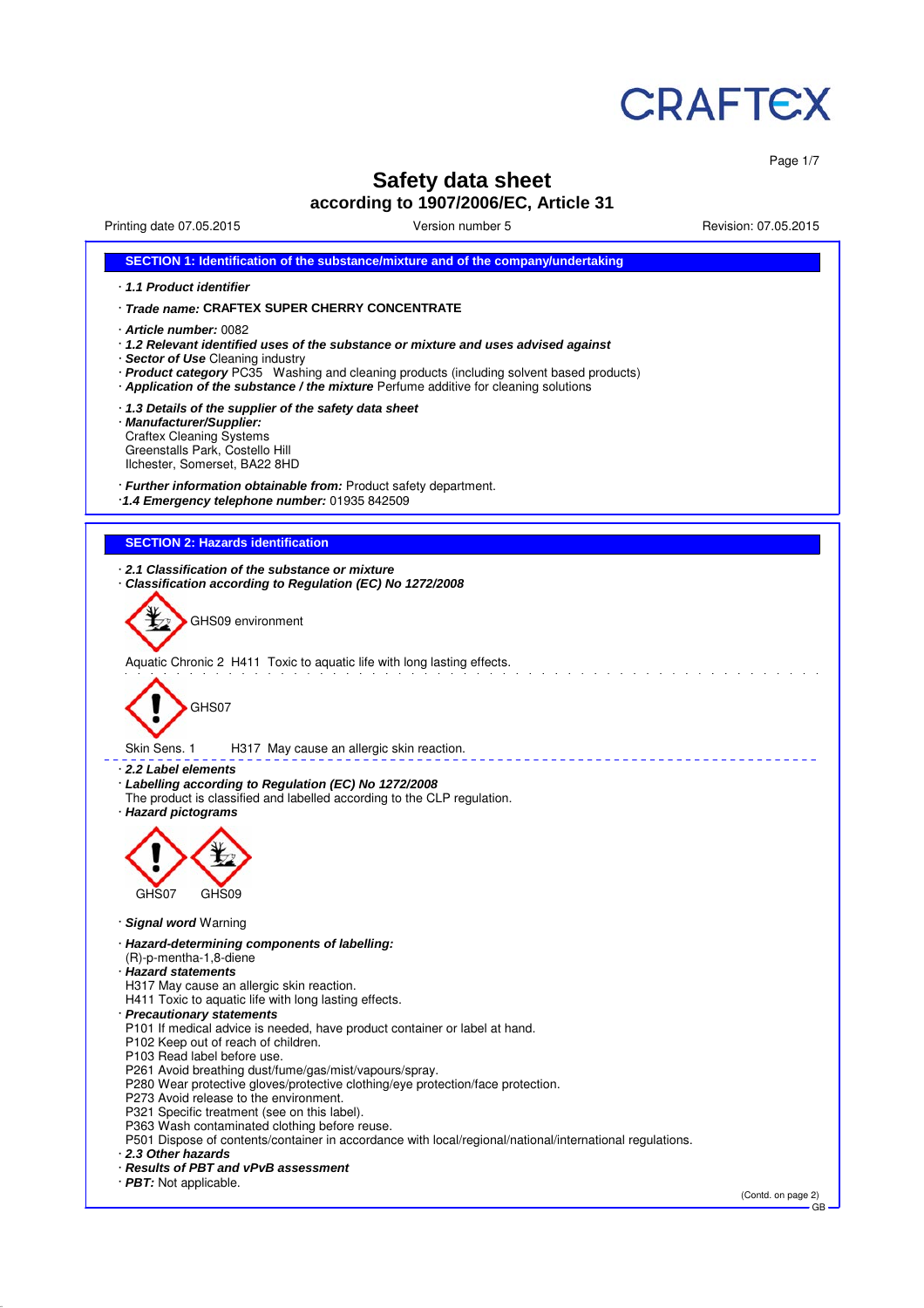Printing date 07.05.2015 **Version number 5** Revision: 07.05.2015 **Revision: 07.05.2015** 

(Contd. of page 1)

## *Trade name:* **CRAFTEX SUPER CHERRY CONCENTRATE**

· *vPvB:* Not applicable.

### **SECTION 3: Composition/information on ingredients**

· *3.2 Chemical characterisation: Mixtures*

· *Description:* Mixture of substances listed below with nonhazardous additions.

| Dangerous components:                                              |                                                                                                                                               |              |
|--------------------------------------------------------------------|-----------------------------------------------------------------------------------------------------------------------------------------------|--------------|
| CAS: 100-52-7                                                      | benzaldehyde                                                                                                                                  | 25-50%       |
|                                                                    | EINECS: 202-860-4 \<br>Acute Tox. 4, H302                                                                                                     |              |
| CAS: 84-66-2                                                       | diethyl phthalate                                                                                                                             | $2.5 - 10%$  |
| EINECS: 201-550-6                                                  |                                                                                                                                               |              |
| CAS: 5989-27-5                                                     | (R)-p-mentha-1,8-diene                                                                                                                        | $2.5 - 10%$  |
|                                                                    | EINECS: 227-813-5 <b>4</b> Flam, Liq. 3, H226; 4 Aquatic Acute 1, H400; Aquatic Chronic 1, H410; 4 Skin Irrit. 2,<br>H315; Skin Sens. 1, H317 |              |
| CAS: 77-83-8                                                       | ethyl-methylphenylglycidate                                                                                                                   | $2.5 - 10%$  |
|                                                                    | EINECS: 201-061-8 Aquatic Chronic 3, H412                                                                                                     |              |
| CAS: 5413-60-5                                                     | 3a, 4, 5, 6, 7, 7a-hexahydro-4, 7-menthano-1(3)-inden-6-yl-acetate                                                                            | $2.5 - 10%$  |
|                                                                    | EINECS: 226-501-6 Aquatic Chronic 3, H412                                                                                                     |              |
| CAS: 14901-07-6                                                    | beta-ionone                                                                                                                                   | $< 2.5\%$    |
|                                                                    | EINECS: 238-969-9 4 Aquatic Chronic 2, H411                                                                                                   |              |
| CAS: 104-67-6                                                      | gamma-undecalactone                                                                                                                           | $\leq 2.5\%$ |
|                                                                    | EINECS: 203-225-4 4 Aquatic Chronic 2, H411                                                                                                   |              |
| CAS: 104-87-0                                                      | p-tolualdehyde                                                                                                                                | $\leq$ 2.5%  |
|                                                                    | EINECS: 203-246-9 <b>4</b> Acute Tox. 4, H302; Eye Irrit. 2, H319                                                                             |              |
| CAS: 104-21-2                                                      | anisyl acetate                                                                                                                                | $< 2.5\%$    |
|                                                                    | EINECS: 203-185-8 \. Skin Irrit. 2, H315                                                                                                      |              |
| CAS: 93-04-9                                                       | methyl 2-naphthyl ether                                                                                                                       | $< 2.5\%$    |
|                                                                    | EINECS: 202-213-6 4 Aquatic Chronic 2, H411                                                                                                   |              |
| Regulation (EC) No 648/2004 on detergents / Labelling for contents |                                                                                                                                               |              |
| perfumes                                                           |                                                                                                                                               | $\geq 30\%$  |
| (R)-p-mentha-1,8-diene                                             |                                                                                                                                               | $5 - 15%$    |

#### **SECTION 4: First aid measures**

#### · *4.1 Description of first aid measures*

· *General information:*

Symptoms of poisoning may even occur after several hours; therefore medical observation for at least 48 hours after the accident.

- · *After inhalation:*
- Supply fresh air and to be sure call for a doctor.
- In case of unconsciousness place patient stably in side position for transportation.
- · *After skin contact:* Immediately wash with water and soap and rinse thoroughly.
- · *After eye contact:* Rinse opened eye for several minutes under running water.
- · *After swallowing:* Call for a doctor immediately.
- · *4.2 Most important symptoms and effects, both acute and delayed* No further relevant information available.
- · *4.3 Indication of any immediate medical attention and special treatment needed*
- No further relevant information available.

#### **SECTION 5: Firefighting measures**

- · *5.1 Extinguishing media*
- · *Suitable extinguishing agents:* CO2, powder or water spray. Fight larger fires with water spray or alcohol resistant foam.
- · *5.2 Special hazards arising from the substance or mixture* No further relevant information available.
- · *5.3 Advice for firefighters*
- · *Protective equipment:* No special measures required.

(Contd. on page 3)

GB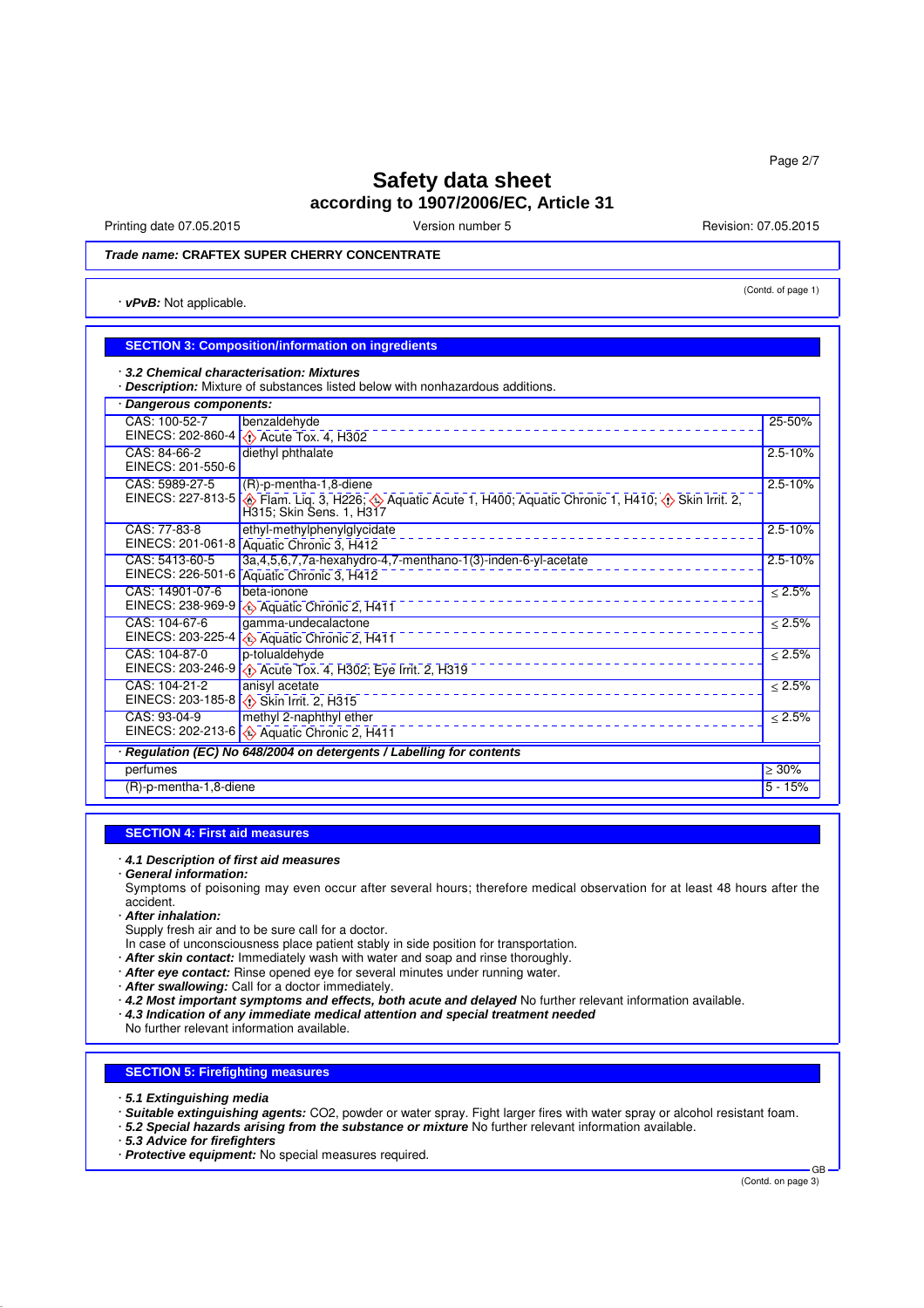Printing date 07.05.2015 **Principal and COVID-100** Version number 5 Revision: 07.05.2015

(Contd. of page 2)

## *Trade name:* **CRAFTEX SUPER CHERRY CONCENTRATE**

#### **SECTION 6: Accidental release measures**

- · *6.1 Personal precautions, protective equipment and emergency procedures* Not required.
- · *6.2 Environmental precautions:*
- Do not allow product to reach sewage system or any water course.
- Inform respective authorities in case of seepage into water course or sewage system. Do not allow to enter sewers/ surface or ground water.
- · *6.3 Methods and material for containment and cleaning up:* Absorb with liquid-binding material (sand, diatomite, acid binders, universal binders, sawdust). Dispose contaminated material as waste according to item 13. Ensure adequate ventilation. · *6.4 Reference to other sections*
- See Section 7 for information on safe handling. See Section 8 for information on personal protection equipment. See Section 13 for disposal information.

### **SECTION 7: Handling and storage**

- · *7.1 Precautions for safe handling*
- Ensure good ventilation/exhaustion at the workplace.
- Prevent formation of aerosols.
- · *Information about fire and explosion protection:* No special measures required.
- · *7.2 Conditions for safe storage, including any incompatibilities*
- · *Storage:*
- · *Requirements to be met by storerooms and receptacles:* No special requirements.
- · *Information about storage in one common storage facility:* Not required.
- · *Further information about storage conditions:* None.
- · *7.3 Specific end use(s)* No further relevant information available.

### **SECTION 8: Exposure controls/personal protection**

- · *Additional information about design of technical facilities:* No further data; see item 7.
- · *8.1 Control parameters*

#### · *Ingredients with limit values that require monitoring at the workplace:*

- **84-66-2 diethyl phthalate**
- WEL Short-term value: 10 mg/m<sup>3</sup>
- Long-term value: 5 mg/m<sup>3</sup>
- · *Additional information:* The lists valid during the making were used as basis.
- · *8.2 Exposure controls*
- · *Personal protective equipment:*
- · *General protective and hygienic measures:* Keep away from foodstuffs, beverages and feed. Immediately remove all soiled and contaminated clothing Wash hands before breaks and at the end of work.
- · *Respiratory protection:*
- In case of brief exposure or low pollution use respiratory filter device. In case of intensive or longer exposure use selfcontained respiratory protective device.
- · *Protection of hands:*



The glove material has to be impermeable and resistant to the product/ the substance/ the preparation. Due to missing tests no recommendation to the glove material can be given for the product/ the preparation/ the chemical mixture.

Selection of the glove material on consideration of the penetration times, rates of diffusion and the degradation

(Contd. on page 4) GB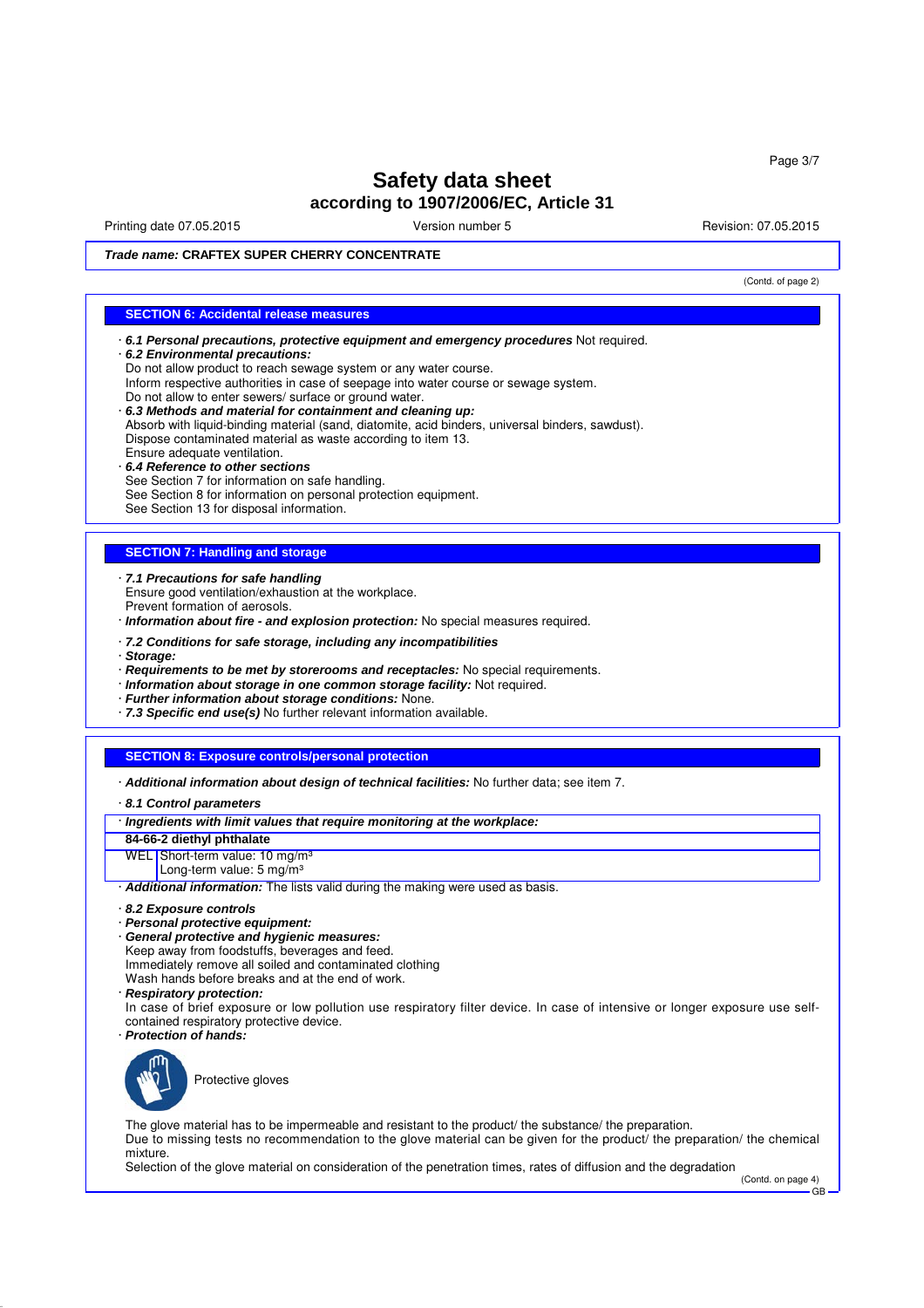Printing date 07.05.2015 **Version number 5** Nevision: 07.05.2015 **Revision: 07.05.2015** 

(Contd. of page 3)

## *Trade name:* **CRAFTEX SUPER CHERRY CONCENTRATE**

#### · *Material of gloves*

The selection of the suitable gloves does not only depend on the material, but also on further marks of quality and varies from manufacturer to manufacturer. As the product is a preparation of several substances, the resistance of the glove material can not be calculated in advance and has therefore to be checked prior to the application.

## · *Penetration time of glove material*

The exact break through time has to be found out by the manufacturer of the protective gloves and has to be observed.

· *Eye protection:* Safety glasses

| <b>SECTION 9: Physical and chemical properties</b>                                                       |                                               |  |  |  |
|----------------------------------------------------------------------------------------------------------|-----------------------------------------------|--|--|--|
| 9.1 Information on basic physical and chemical properties<br><b>General Information</b><br>· Appearance: |                                               |  |  |  |
| Form:                                                                                                    | Liguid                                        |  |  |  |
| Colour:                                                                                                  | Colourless                                    |  |  |  |
| Odour:                                                                                                   | Cherry                                        |  |  |  |
| <b>Odour threshold:</b>                                                                                  | Not determined.                               |  |  |  |
| · pH-value:                                                                                              | Not determined.                               |  |  |  |
| <b>Change in condition</b><br><b>Melting point/Melting range:</b><br>Boiling point/Boiling range:        | Undetermined.<br>$>34$ °C                     |  |  |  |
| · Flash point:                                                                                           | $60^\circ$ C                                  |  |  |  |
| · Flammability (solid, gaseous):                                                                         | Not applicable.                               |  |  |  |
| Ignition temperature:                                                                                    | 190 °C                                        |  |  |  |
| <b>Decomposition temperature:</b>                                                                        | Not determined.                               |  |  |  |
| Self-igniting:                                                                                           | Product is not selfigniting.                  |  |  |  |
| Danger of explosion:                                                                                     | Product does not present an explosion hazard. |  |  |  |
| · Explosion limits:                                                                                      |                                               |  |  |  |
| Lower:                                                                                                   | 1.4 Vol %                                     |  |  |  |
| Upper:                                                                                                   | 60.0 Vol %                                    |  |  |  |
| · Vapour pressure:                                                                                       | Not determined.                               |  |  |  |
| Density:                                                                                                 | Not determined.                               |  |  |  |
| · Relative density                                                                                       | Not determined.                               |  |  |  |
| · Vapour density<br>· Evaporation rate                                                                   | Not determined.<br>Not determined.            |  |  |  |
|                                                                                                          |                                               |  |  |  |
| Solubility in / Miscibility with<br>water:                                                               | Not miscible or difficult to mix.             |  |  |  |
| · Partition coefficient (n-octanol/water): Not determined.                                               |                                               |  |  |  |
| · Viscosity:                                                                                             |                                               |  |  |  |
| Dynamic:                                                                                                 | Not determined.                               |  |  |  |
| Kinematic:                                                                                               | Not determined.                               |  |  |  |
| · Solvent content:<br><b>Organic solvents:</b>                                                           | 5.7%                                          |  |  |  |
| Solids content:                                                                                          | 1.2%                                          |  |  |  |
| 9.2 Other information                                                                                    | No further relevant information available.    |  |  |  |

### **SECTION 10: Stability and reactivity**

- · *10.1 Reactivity*
- · *10.2 Chemical stability*
- · *Thermal decomposition / conditions to be avoided:* No decomposition if used according to specifications.
- · *10.3 Possibility of hazardous reactions* No dangerous reactions known.
- · *10.4 Conditions to avoid* No further relevant information available.
- · *10.5 Incompatible materials:* No further relevant information available.

(Contd. on page 5)

GB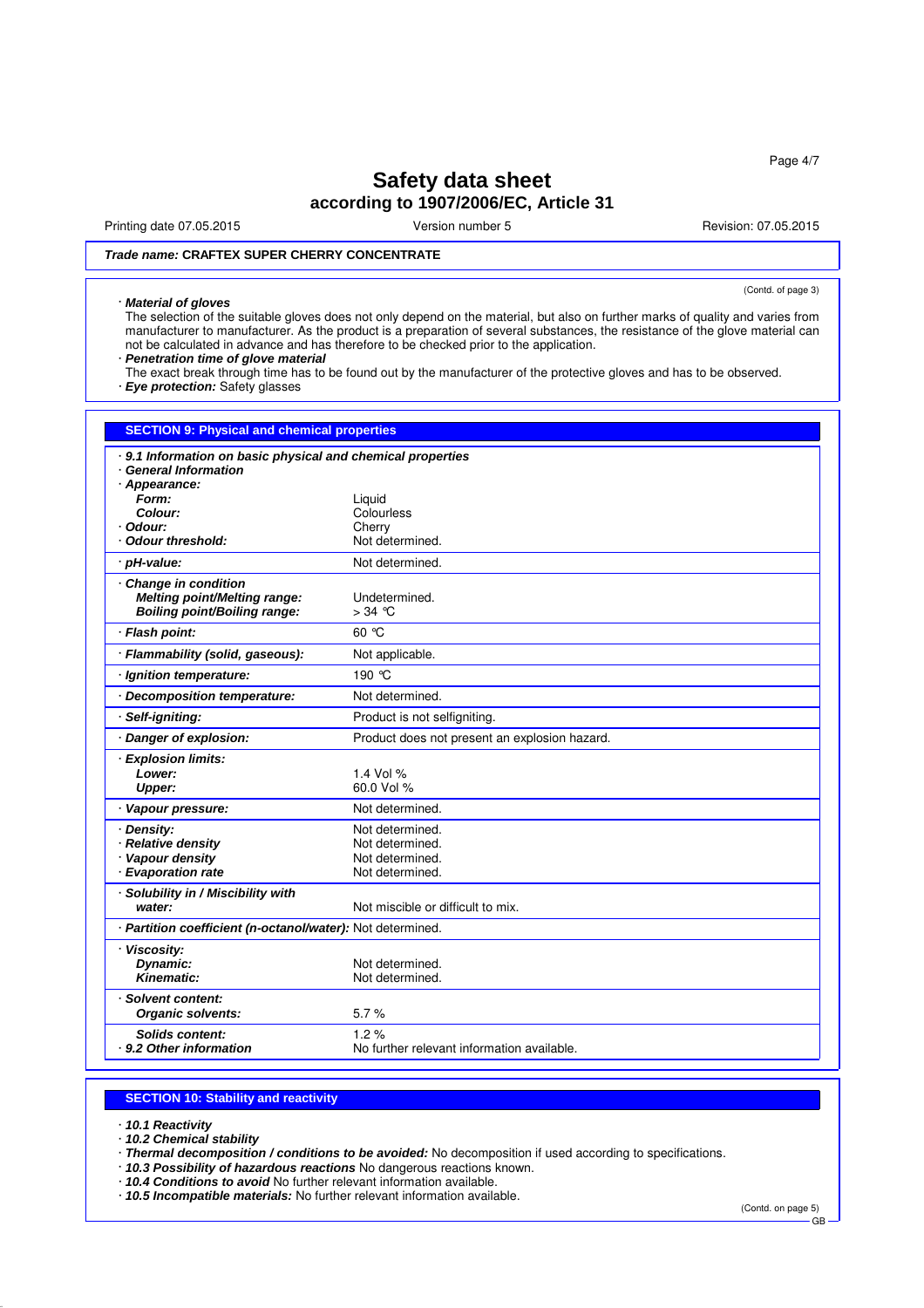Printing date 07.05.2015 **Principal and COVID-100** Version number 5 Revision: 07.05.2015

(Contd. of page 4)

## *Trade name:* **CRAFTEX SUPER CHERRY CONCENTRATE**

· *10.6 Hazardous decomposition products:* No dangerous decomposition products known.

## **SECTION 11: Toxicological information**

- · *11.1 Information on toxicological effects*
- · *Acute toxicity:*
- · *LD/LC50 values relevant for classification:*
- **100-52-7 benzaldehyde**
- Oral LD50 1300 mg/kg (rat)

**5989-27-5 (R)-p-mentha-1,8-diene**

Oral LD50 4400 mg/kg (rat)

- · *Primary irritant effect:*
- · *on the skin:* No irritant effect.
- · *on the eye:* No irritating effect.
- · *Sensitisation:* Sensitisation possible through skin contact.
- · *Additional toxicological information:*
- The product shows the following dangers according to the calculation method of the General EU Classification Guidelines for Preparations as issued in the latest version: Harmful

Irritant

#### **SECTION 12: Ecological information**

- · *12.1 Toxicity*
- · *Aquatic toxicity:* No further relevant information available.
- · *12.2 Persistence and degradability* No further relevant information available.
- · *12.3 Bioaccumulative potential* No further relevant information available.
- · *12.4 Mobility in soil* No further relevant information available.
- · *Ecotoxical effects:*
- · *Remark:* Toxic for fish
- · *Additional ecological information:*
- · *General notes:*

Water hazard class 2 (German Regulation) (Self-assessment): hazardous for water

- Do not allow product to reach ground water, water course or sewage system.
- Danger to drinking water if even small quantities leak into the ground.
- Also poisonous for fish and plankton in water bodies.
- Toxic for aquatic organisms
- · *12.5 Results of PBT and vPvB assessment*
- · *PBT:* Not applicable.
- · *vPvB:* Not applicable.
- · *12.6 Other adverse effects* No further relevant information available.

#### **SECTION 13: Disposal considerations**

- · *13.1 Waste treatment methods*
- · *Recommendation* Must not be disposed together with household waste. Do not allow product to reach sewage system.
- · *Uncleaned packaging:*
- · *Recommendation:* Disposal must be made according to official regulations.

| <b>SECTION 14: Transport information</b>    |                                                                                       |
|---------------------------------------------|---------------------------------------------------------------------------------------|
| $\cdot$ 14.1 UN-Number<br>· ADR, IMDG, IATA | UN3082                                                                                |
| 14.2 UN proper shipping name<br>$·$ ADR     | 3082 ENVIRONMENTALLY HAZARDOUS SUBSTANCE, LIQUID, N.O.S.<br>(BENZALDEHYDE, DIPENTENE) |
|                                             | (Contd. on page 6)<br>$GB -$                                                          |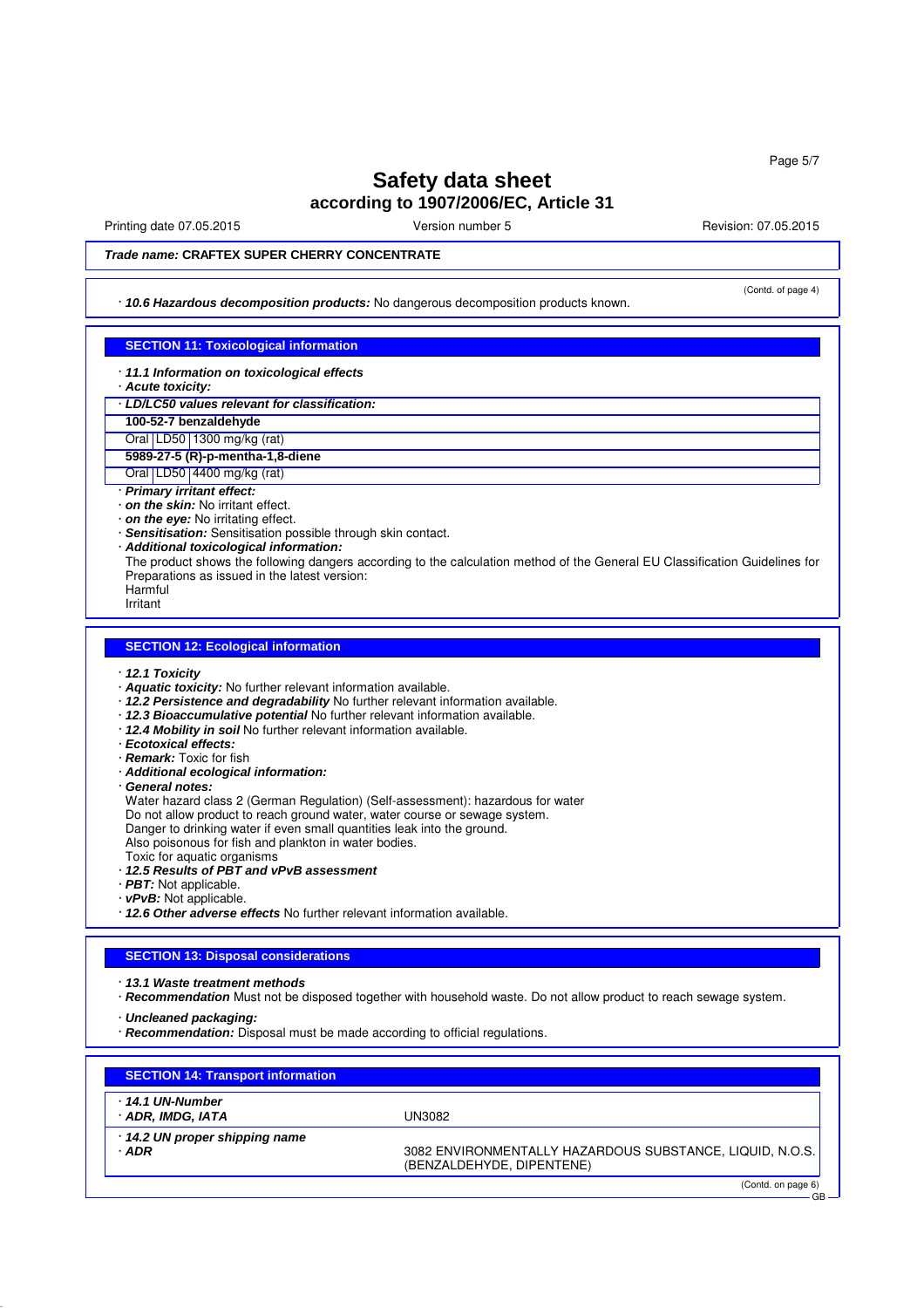Page 6/7

# **Safety data sheet according to 1907/2006/EC, Article 31**

Printing date 07.05.2015 **Version number 5** Revision: 07.05.2015 **Revision: 07.05.2015** 

*Trade name:* **CRAFTEX SUPER CHERRY CONCENTRATE**

|                                                                                          | (Contd. of page 5)                                                                                                                                                                     |
|------------------------------------------------------------------------------------------|----------------------------------------------------------------------------------------------------------------------------------------------------------------------------------------|
| · IMDG<br>· IATA                                                                         | ENVIRONMENTALLY HAZARDOUS SUBSTANCE, LIQUID, N.O.S.<br>(BENZALDEHYDE, DIPENTENE), MARINE POLLUTANT<br>ENVIRONMENTALLY HAZARDOUS SUBSTANCE, LIQUID, N.O.S.<br>(BENZALDEHYDE, DIPENTENE) |
| · 14.3 Transport hazard class(es)                                                        |                                                                                                                                                                                        |
| · ADR, IMDG, IATA                                                                        |                                                                                                                                                                                        |
|                                                                                          |                                                                                                                                                                                        |
| · Class<br>· Label                                                                       | 9 Miscellaneous dangerous substances and articles.<br>9                                                                                                                                |
| 14.4 Packing group<br>· ADR, IMDG, IATA                                                  | Ш                                                                                                                                                                                      |
| · 14.5 Environmental hazards:                                                            | Product contains environmentally hazardous substances: (R)-p-mentha-<br>1.8-diene                                                                                                      |
| · Marine pollutant:                                                                      | Yes<br>Symbol (fish and tree)                                                                                                                                                          |
| Special marking (ADR):<br>Special marking (IATA):                                        | Symbol (fish and tree)<br>Symbol (fish and tree)                                                                                                                                       |
| · 14.6 Special precautions for user<br>· Danger code (Kemler):<br>· EMS Number:          | Warning: Miscellaneous dangerous substances and articles.<br>90<br>$F-A, S-F$                                                                                                          |
| · 14.7 Transport in bulk according to Annex II of<br><b>MARPOL73/78 and the IBC Code</b> | Not applicable.                                                                                                                                                                        |
| · Transport/Additional information:                                                      |                                                                                                                                                                                        |
| · ADR<br>· Limited quantities (LQ)<br>· Excepted quantities (EQ)                         | 5L<br>Code: E1<br>Maximum net quantity per inner packaging: 30 ml                                                                                                                      |
| · Transport category<br>· Tunnel restriction code                                        | Maximum net quantity per outer packaging: 1000 ml<br>3<br>F                                                                                                                            |
| · IMDG<br>· Limited quantities (LQ)<br>· Excepted quantities (EQ)                        | 5L<br>Code: E1<br>Maximum net quantity per inner packaging: 30 ml<br>Maximum net quantity per outer packaging: 1000 ml                                                                 |
| · UN "Model Regulation":                                                                 | UN3082, ENVIRONMENTALLY HAZARDOUS SUBSTANCE, LIQUID,                                                                                                                                   |

#### **SECTION 15: Regulatory information**

· *15.1 Safety, health and environmental regulations/legislation specific for the substance or mixture* No further relevant information available.

· *15.2 Chemical safety assessment:* A Chemical Safety Assessment has not been carried out.

### **SECTION 16: Other information**

This information is based on our present knowledge. However, this shall not constitute a guarantee for any specific product features and shall not establish a legally valid contractual relationship.

### · *Relevant phrases*

H226 Flammable liquid and vapour.

H302 Harmful if swallowed.

H315 Causes skin irritation.

(Contd. on page 7)

GB